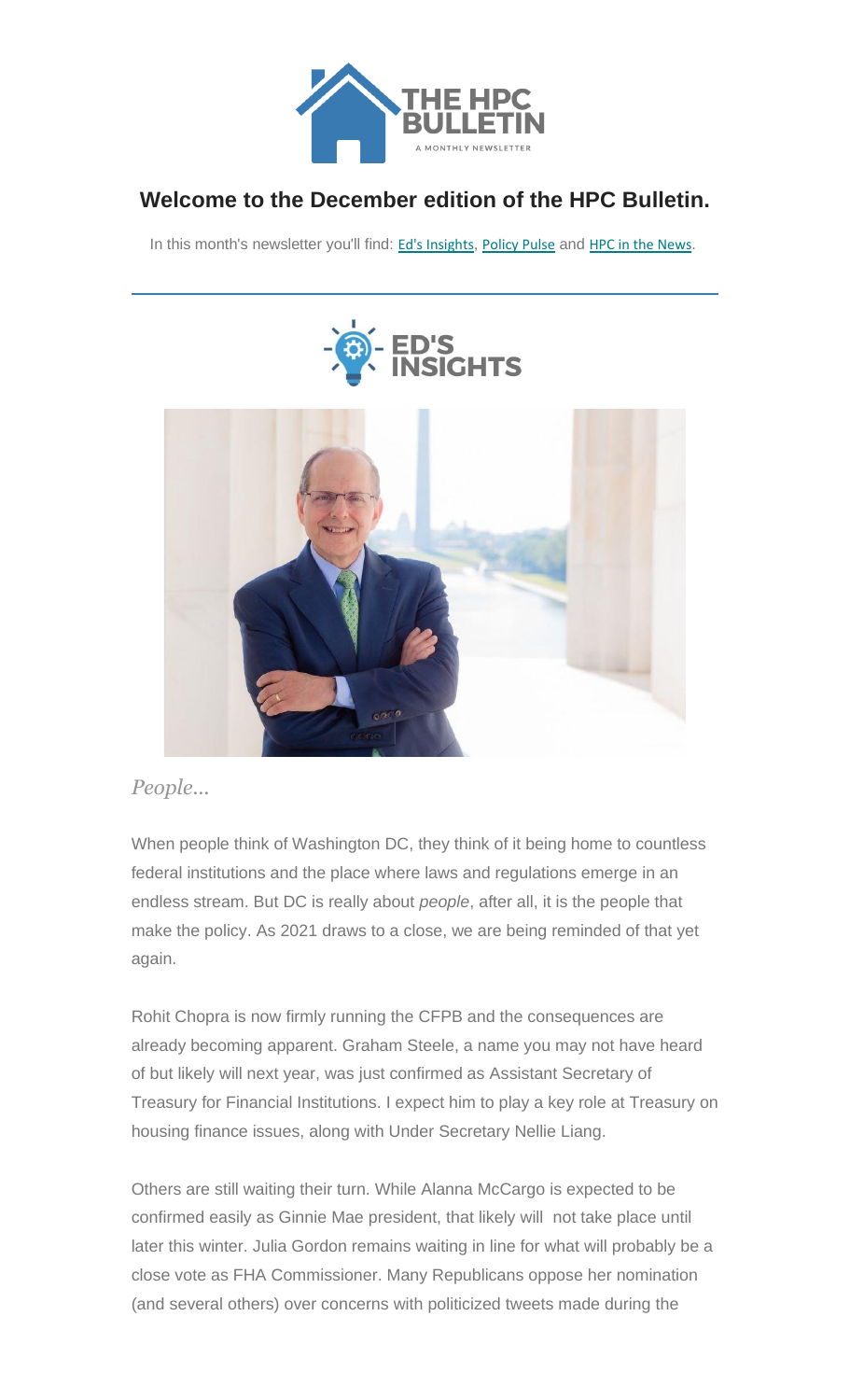summer 2020 unrest. And while discussion of a new FHFA Director has gone quiet over the past few months, with Acting Director Sandra Thomson asserting control, there is no telling what may happen there next year.

In the bank regulatory realm, Saule Omarova's OCC nomination is in jeopardy. The President just nominated Jay Powell to remain as Fed Chairman and Lael Brainard to replace Richard Clarida as Vice Chair but three other Fed appointments remain unfilled, including Vice Chair for Supervision. It appears a trial balloon was launched recently regarding Richard Cordray, the former CFPB head, for the Vice Chair of Supervision post. That would certainly tilt the position to a more enforcement-oriented leader than it has had before.

HPC has its own personnel news. Mike Gill joined HPC on December 1 as our new SVP for Capital Markets. Mike comes to us from Common Securitization Solutions where he was Chief of Staff, Head of Strategy, and SVP. Mike will enhance HPC's work on secondary mortgage market issues, and I am excited to have him on board.

I want to wish all of you – and your colleagues and families – much peace and joy during the upcoming holidays.





# **Supporting proposed changes to the GSE Capital rule that encourage risk transfer**

In mid-September, the FHFA proposed several targeted amendments to the Enterprise Regulatory Capital Framework (ERCF) rule, finalized just nine months earlier. The proposal suggested that the fixed leverage buffer, which creates a binding leverage requirement in many cases under the current rule, be replaced with a dynamic leverage capital buffer that is less likely to be a binding constraint and that would encourage better risk management practices by the Enterprises. The proposal would also change the treatment of Credit Risk Transfers (CRTs), which transfer the risk of loss to private investors, to make them more economic. HPC's GSE Capital Working Group analyzed the rule and developed a comment letter in support of the proposed changes. In addition, in response to several questions posed by FHFA, HPC recommended additional modifications to the rule, most notably that FHFA use risk-weighted assets, not adjusted total assets, in calculating the risk-based capital buffers.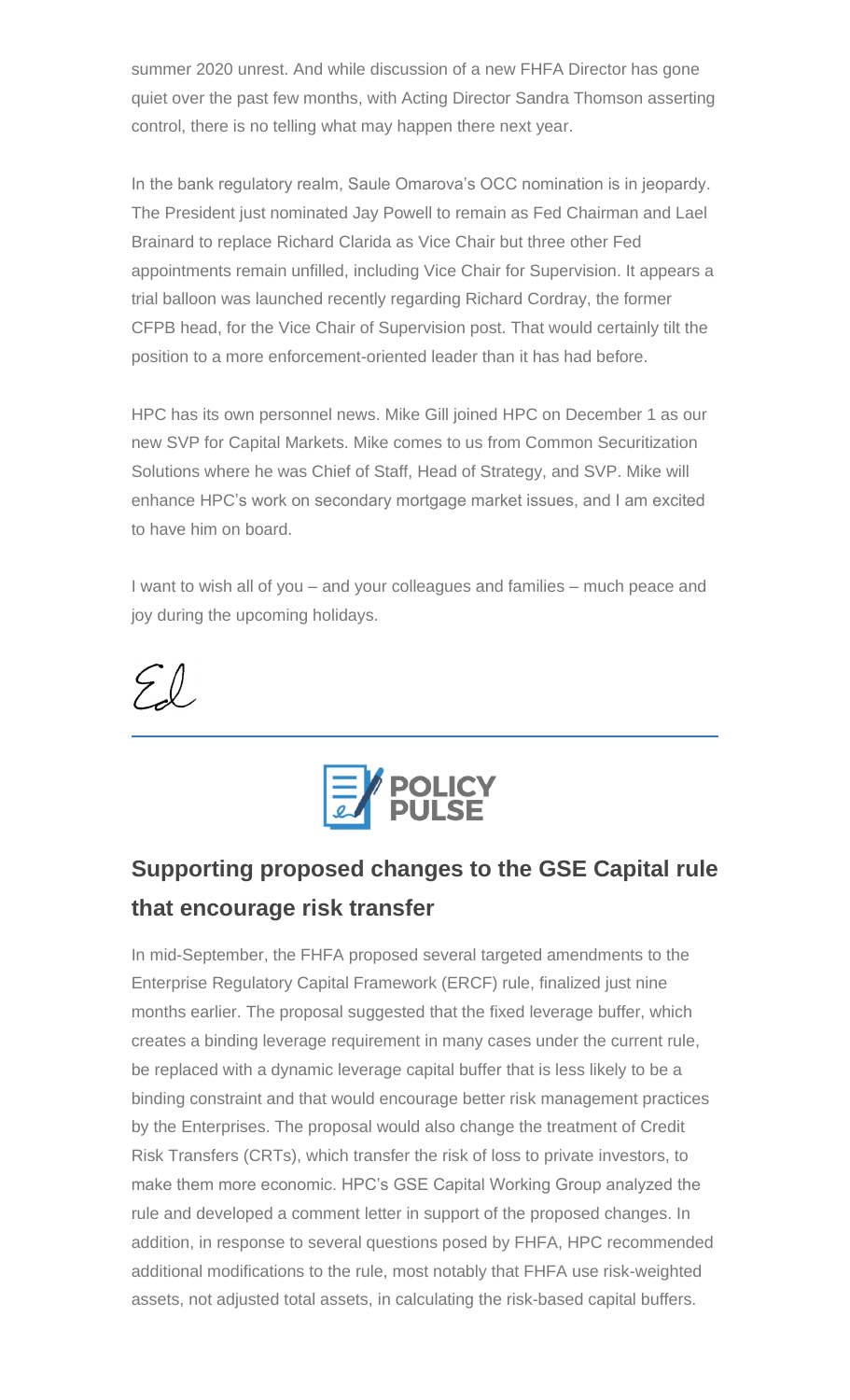HPC's recommendations are all designed to improve the risk-sensitivity of the capital framework and further encourage the GSEs to shift credit risk away from taxpayers via CRT.

**[Read the Nov. 23 letter](https://nam12.safelinks.protection.outlook.com/?url=https%3A%2F%2Fhousingpolicycouncil.us4.list-manage.com%2Ftrack%2Fclick%3Fu%3D5140623077e4523696cc45400%26id%3De1fd90b260%26e%3Dc1f6e13f3b&data=04%7C01%7CChris.Monaco%40housingpolicycouncil.org%7C94ca8f59e0cc4d77a2fd08d9ba4670ab%7Ca05a64bbd6ba4776b9825a9e6644ad76%7C1%7C0%7C637745635026766591%7CUnknown%7CTWFpbGZsb3d8eyJWIjoiMC4wLjAwMDAiLCJQIjoiV2luMzIiLCJBTiI6Ik1haWwiLCJXVCI6Mn0%3D%7C3000&sdata=5q8Z%2BsgVP1XfvSLDDvn%2BO7oBcdDSi3MQNuNiaBYQYgM%3D&reserved=0)**

### **Recommending home valuation improvements to the PAVE Task Force**

In November, HPC's Appraisal Working Group finalized and submitted recommendations to the Biden Administration's Interagency Task Force on Property Appraisal and Valuation Equity (PAVE). The working group met with several key stakeholder groups in the preceding months to discuss issues and share perspectives, participated in industry listening sessions hosted by the PAVE task force, and met with FHFA and Appraisal Subcommittee staff. HPC's recommendations address each of the areas under consideration including data collection and dissemination, policy and guidance, industry diversity, and enforcement and compliance. HPC reiterated previous suggestions such as publicly releasing the GSE appraisal dataset and adopting valuation alternatives that rely more heavily on data and technology. New ideas were also proposed, like replacing the mentor-oriented experience requirements with simulation techniques or on-the-job training, restructuring and standardizing the Reconsideration of Value process, and adding undervaluation flags to GSE collateral tools and other platforms. PAVE is expected to release its report in early 2022.

**[Read the Nov. 3 recommendations](https://nam12.safelinks.protection.outlook.com/?url=https%3A%2F%2Fhousingpolicycouncil.us4.list-manage.com%2Ftrack%2Fclick%3Fu%3D5140623077e4523696cc45400%26id%3D3f6e448cdf%26e%3Dc1f6e13f3b&data=04%7C01%7CChris.Monaco%40housingpolicycouncil.org%7C94ca8f59e0cc4d77a2fd08d9ba4670ab%7Ca05a64bbd6ba4776b9825a9e6644ad76%7C1%7C0%7C637745635026766591%7CUnknown%7CTWFpbGZsb3d8eyJWIjoiMC4wLjAwMDAiLCJQIjoiV2luMzIiLCJBTiI6Ik1haWwiLCJXVCI6Mn0%3D%7C3000&sdata=2CWfxkUVqvaT7W2p7TOFCvqJb18NzY1eju7FK5AQHfk%3D&reserved=0)** 

### **Promoting focus on the government's role in housing finance, as GSE loan limits approach \$1 million**

In response to the impending increase in the Enterprise loan limits, HPC was asked by several national news organizations to comment on Enterprise and government backing of home loans approaching \$1 million. In several resulting stories, Ed DeMarco highlighted that the appropriate role of government in the mortgage market remains an unanswered question that continues to "fly under the radar." Upon announcement of the new loan limits on November 30th, HPC issued a statement that also highlighted the concern that higher loan limits could fuel a runup in house prices, which exacerbates affordability challenges in a supply-constrained marketplace.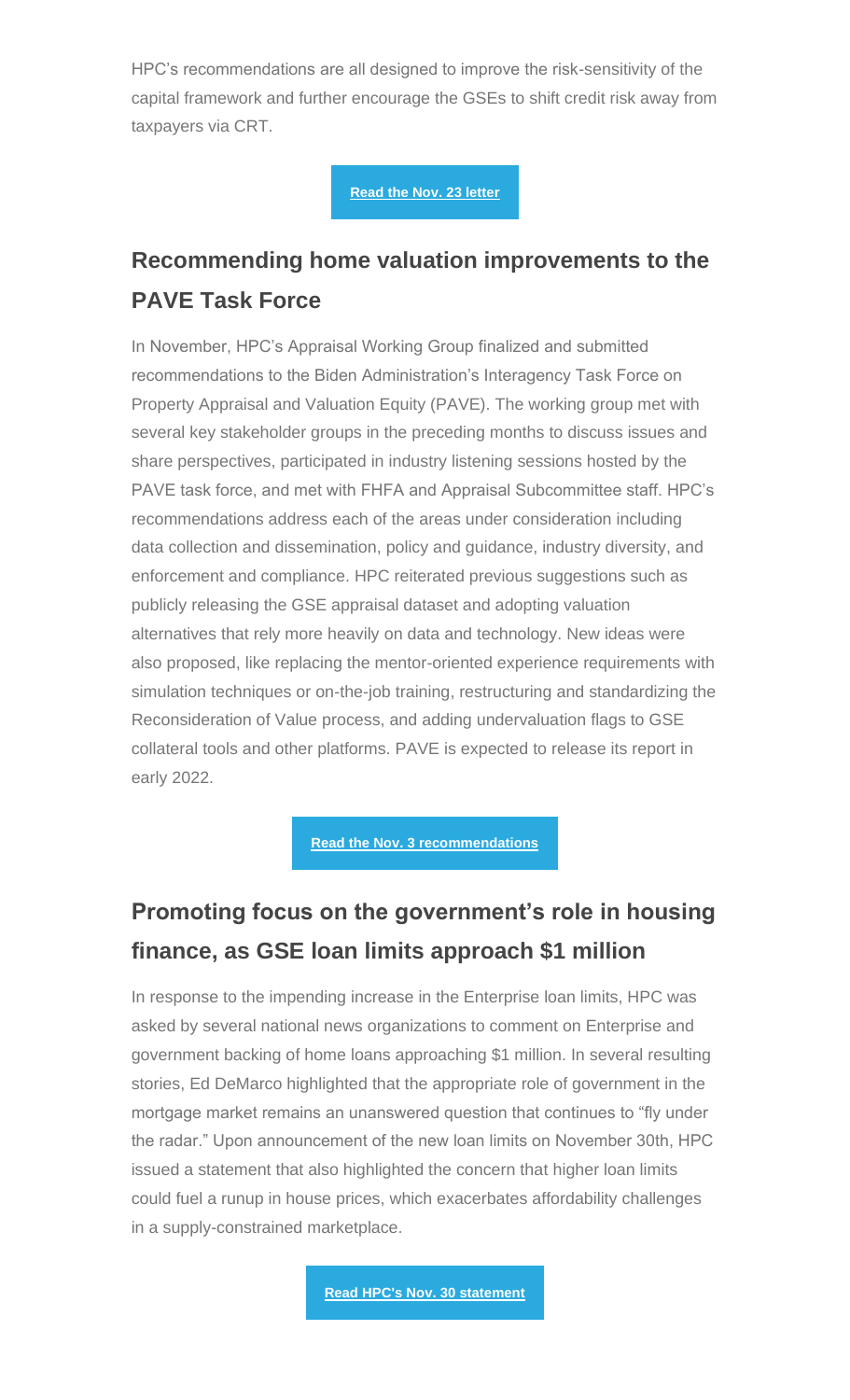# **Supporting HUD's cautionary approach to lowering its mortgage insurance premium**

When HUD released the FHA Annual Report to Congress on November 15, which includes the Independent Actuarial Review of the Mutual Mortgage Insurance Fund, HPC issued a statement commending HUD Secretary Marcia Fudge for her stewardship of the fund and the prudent and cautious decision to preserve the current mortgage insurance premium. Three trade publications reported on HPC's views, which focused on the systemic health of the housing finance system.

**[Read HPC's Nov. 15 statement](https://nam12.safelinks.protection.outlook.com/?url=https%3A%2F%2Fhousingpolicycouncil.us4.list-manage.com%2Ftrack%2Fclick%3Fu%3D5140623077e4523696cc45400%26id%3D04d09c5073%26e%3Dc1f6e13f3b&data=04%7C01%7CChris.Monaco%40housingpolicycouncil.org%7C94ca8f59e0cc4d77a2fd08d9ba4670ab%7Ca05a64bbd6ba4776b9825a9e6644ad76%7C1%7C0%7C637745635026766591%7CUnknown%7CTWFpbGZsb3d8eyJWIjoiMC4wLjAwMDAiLCJQIjoiV2luMzIiLCJBTiI6Ik1haWwiLCJXVCI6Mn0%3D%7C3000&sdata=zRMs3%2BJoSKwnghBKCSJ0XN1bvoQRKDitBeKdg6soqig%3D&reserved=0)**

### **Requesting that Ginnie Mae end "temporary" pooling restrictions**

In June 2020, in response to the COVID pandemic, Ginnie Mae [imposed](https://nam12.safelinks.protection.outlook.com/?url=https%3A%2F%2Fhousingpolicycouncil.us4.list-manage.com%2Ftrack%2Fclick%3Fu%3D5140623077e4523696cc45400%26id%3Dde337e8cc9%26e%3Dc1f6e13f3b&data=04%7C01%7CChris.Monaco%40housingpolicycouncil.org%7C94ca8f59e0cc4d77a2fd08d9ba4670ab%7Ca05a64bbd6ba4776b9825a9e6644ad76%7C1%7C0%7C637745635026766591%7CUnknown%7CTWFpbGZsb3d8eyJWIjoiMC4wLjAwMDAiLCJQIjoiV2luMzIiLCJBTiI6Ik1haWwiLCJXVCI6Mn0%3D%7C3000&sdata=u0ljdAwy4ZUX3HmFgAT%2BLFjSHwwSuVc4kY93m3xfjjg%3D&reserved=0) significant seasoning and custom-pooling restrictions on the pooling eligibility of reperforming loans; these restrictions have negatively affected market liquidity for these loans and the securities that back them. Ginnie justified the policy change as a measure to protect "market confidence" in their securities, given the buy-out discretion available under the original COVID loss mitigation options for FHA, VA, and USDA loans. With changes to the loss mitigation waterfalls now in place, that discretion has all but disappeared and the rationale for the pooling restrictions no longer exists. Accordingly, HPC and MBA jointly submitted a letter to Ginnie Mae asking that the pooling restrictions be eliminated by March 2022.

#### **[Read the Nov. 24 letter](https://nam12.safelinks.protection.outlook.com/?url=https%3A%2F%2Fhousingpolicycouncil.us4.list-manage.com%2Ftrack%2Fclick%3Fu%3D5140623077e4523696cc45400%26id%3D10ecc4941a%26e%3Dc1f6e13f3b&data=04%7C01%7CChris.Monaco%40housingpolicycouncil.org%7C94ca8f59e0cc4d77a2fd08d9ba4670ab%7Ca05a64bbd6ba4776b9825a9e6644ad76%7C1%7C0%7C637745635026766591%7CUnknown%7CTWFpbGZsb3d8eyJWIjoiMC4wLjAwMDAiLCJQIjoiV2luMzIiLCJBTiI6Ik1haWwiLCJXVCI6Mn0%3D%7C3000&sdata=ylhAadLWBfSVYc8kvQzaWKao4NZ1MliGNfK9rFjtMg8%3D&reserved=0)**

### **Requesting alignment between FHA and CFPB expectations on foreclosure timelines**

HPC joined with two consumer advocacy groups, the National Consumer Law Center and the Center for Responsible Lending, to ask that FHA issue formal guidance, either a clarifying mortgagee letter or administrative waiver, stating that servicers are not obligated to foreclose on borrowers when they cannot demonstrate with confidence that the loan fulfills any of the three temporary CFPB Reg X Safeguards and that they would not need to "prove a negative," by providing evidence that the CFPB Safeguard could not be met. The letter also asked that the 90-day window to file first legal and the timeline for servicers to complete loss mitigation both be extended to 180 days, to provide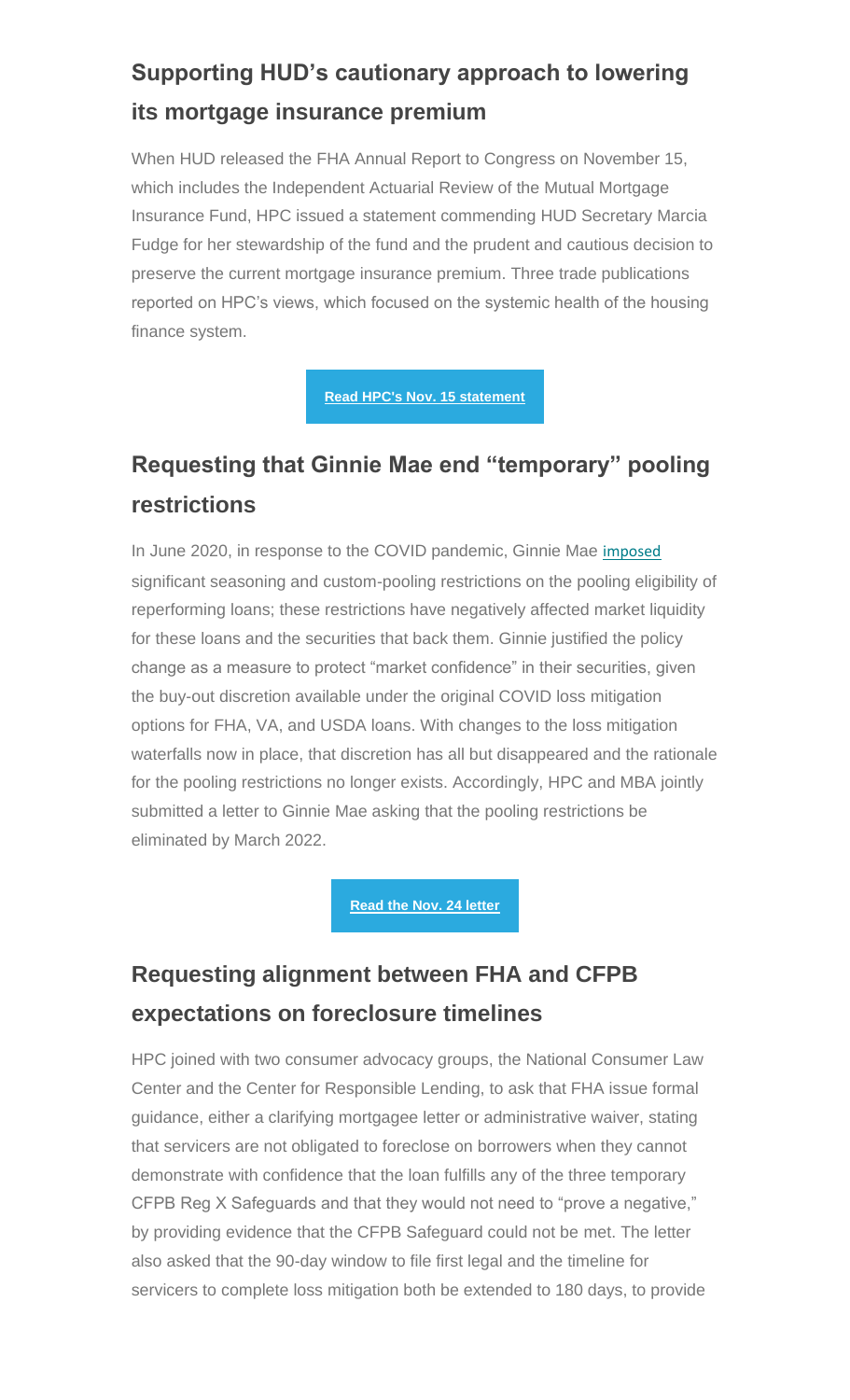sufficient time to resolve the delinquency with the borrower or to move to foreclosure in cases where workout solutions are not feasible.

**[Read the Nov. 5 letter](https://nam12.safelinks.protection.outlook.com/?url=https%3A%2F%2Fhousingpolicycouncil.us4.list-manage.com%2Ftrack%2Fclick%3Fu%3D5140623077e4523696cc45400%26id%3D5d97f9f3d9%26e%3Dc1f6e13f3b&data=04%7C01%7CChris.Monaco%40housingpolicycouncil.org%7C94ca8f59e0cc4d77a2fd08d9ba4670ab%7Ca05a64bbd6ba4776b9825a9e6644ad76%7C1%7C0%7C637745635026766591%7CUnknown%7CTWFpbGZsb3d8eyJWIjoiMC4wLjAwMDAiLCJQIjoiV2luMzIiLCJBTiI6Ik1haWwiLCJXVCI6Mn0%3D%7C3000&sdata=y5Ay3%2FlWHFAnjsfYAWD%2FtkKZYSZlgz3cD3Lc%2BvqtQR8%3D&reserved=0)** 

### **Seeking deeper engagement with HUD and more time to respond to the draft defect taxonomy**

While it is good news that HUD has begun work on a defect taxonomy for servicing loan reviews, its draft publication on October 28th with a 60-day comment period fails to allow for substantive stakeholder consideration and engagement. HPC submitted two letters to HUD requesting additional time to review and comment upon the draft. The first letter was signed jointly with MBA and the second letter was signed with MBA and four consumer advocacy organizations: the National Fair Housing Alliance, the Center for Responsible Lending, the National Consumer Law Center, and the National Housing Conference. The second letter emphasized that servicers are focused now on transitioning borrowers out of forbearance and also stressed the benefit of working collectively and with HUD to design a more comprehensive and workable framework.

**[Read the Nov. 19 letter](https://nam12.safelinks.protection.outlook.com/?url=https%3A%2F%2Fhousingpolicycouncil.us4.list-manage.com%2Ftrack%2Fclick%3Fu%3D5140623077e4523696cc45400%26id%3D46162cdf26%26e%3Dc1f6e13f3b&data=04%7C01%7CChris.Monaco%40housingpolicycouncil.org%7C94ca8f59e0cc4d77a2fd08d9ba4670ab%7Ca05a64bbd6ba4776b9825a9e6644ad76%7C1%7C0%7C637745635026766591%7CUnknown%7CTWFpbGZsb3d8eyJWIjoiMC4wLjAwMDAiLCJQIjoiV2luMzIiLCJBTiI6Ik1haWwiLCJXVCI6Mn0%3D%7C3000&sdata=jkFvhJJ6r977KE5wuoCdqx7fbB%2BRxcWK%2BrtKNQpt7Oc%3D&reserved=0)** 



*On the increase in FHFA Loan Limits:*

**November 30, 2021:**

- **WSJ:** [Fannie Mae, Freddie Mac to Back Home Loans of Nearly \\$1 Million](https://nam12.safelinks.protection.outlook.com/?url=https%3A%2F%2Fhousingpolicycouncil.us4.list-manage.com%2Ftrack%2Fclick%3Fu%3D5140623077e4523696cc45400%26id%3Dbd8e04eb27%26e%3Dc1f6e13f3b&data=04%7C01%7CChris.Monaco%40housingpolicycouncil.org%7C94ca8f59e0cc4d77a2fd08d9ba4670ab%7Ca05a64bbd6ba4776b9825a9e6644ad76%7C1%7C0%7C637745635026766591%7CUnknown%7CTWFpbGZsb3d8eyJWIjoiMC4wLjAwMDAiLCJQIjoiV2luMzIiLCJBTiI6Ik1haWwiLCJXVCI6Mn0%3D%7C3000&sdata=AXOFgdWQAZxxvjpkjPPmCKGsl09dmqvMcG1N%2BgJ0IiA%3D&reserved=0).
	- Quotes Ed DeMarco: "We're continuing to go down a trail in which we see the Treasury, through the backstop of Fannie and Freddie in conservatorship, backing larger and larger loans, taking up more and more of the market….At some point, you would expect Treasury and the Congress would want to ask, is this really where we want to be going?"
- **CNN Business:** [Sky high home prices push Fannie Mae and Freddie Mac to](https://nam12.safelinks.protection.outlook.com/?url=https%3A%2F%2Fhousingpolicycouncil.us4.list-manage.com%2Ftrack%2Fclick%3Fu%3D5140623077e4523696cc45400%26id%3D98e41d9fd2%26e%3Dc1f6e13f3b&data=04%7C01%7CChris.Monaco%40housingpolicycouncil.org%7C94ca8f59e0cc4d77a2fd08d9ba4670ab%7Ca05a64bbd6ba4776b9825a9e6644ad76%7C1%7C0%7C637745635026766591%7CUnknown%7CTWFpbGZsb3d8eyJWIjoiMC4wLjAwMDAiLCJQIjoiV2luMzIiLCJBTiI6Ik1haWwiLCJXVCI6Mn0%3D%7C3000&sdata=HWIqkG9Aj16SBx8r8T%2F30ovqNl9Iq8n33M7qRVwbu9w%3D&reserved=0)  [back loans of nearly \\$1 million](https://nam12.safelinks.protection.outlook.com/?url=https%3A%2F%2Fhousingpolicycouncil.us4.list-manage.com%2Ftrack%2Fclick%3Fu%3D5140623077e4523696cc45400%26id%3D98e41d9fd2%26e%3Dc1f6e13f3b&data=04%7C01%7CChris.Monaco%40housingpolicycouncil.org%7C94ca8f59e0cc4d77a2fd08d9ba4670ab%7Ca05a64bbd6ba4776b9825a9e6644ad76%7C1%7C0%7C637745635026766591%7CUnknown%7CTWFpbGZsb3d8eyJWIjoiMC4wLjAwMDAiLCJQIjoiV2luMzIiLCJBTiI6Ik1haWwiLCJXVCI6Mn0%3D%7C3000&sdata=HWIqkG9Aj16SBx8r8T%2F30ovqNl9Iq8n33M7qRVwbu9w%3D&reserved=0). Quotes HPC's statement.
- **HousingWire:** [FHFA to back mortgages up to \\$970,800 in 2022.](https://nam12.safelinks.protection.outlook.com/?url=https%3A%2F%2Fhousingpolicycouncil.us4.list-manage.com%2Ftrack%2Fclick%3Fu%3D5140623077e4523696cc45400%26id%3Df988358038%26e%3Dc1f6e13f3b&data=04%7C01%7CChris.Monaco%40housingpolicycouncil.org%7C94ca8f59e0cc4d77a2fd08d9ba4670ab%7Ca05a64bbd6ba4776b9825a9e6644ad76%7C1%7C0%7C637745635026766591%7CUnknown%7CTWFpbGZsb3d8eyJWIjoiMC4wLjAwMDAiLCJQIjoiV2luMzIiLCJBTiI6Ik1haWwiLCJXVCI6Mn0%3D%7C3000&sdata=xdfRTXOVytTSpYPDALh%2FliKTlp0hK6xSLnEpj9FamLQ%3D&reserved=0) Quotes HPC's statement.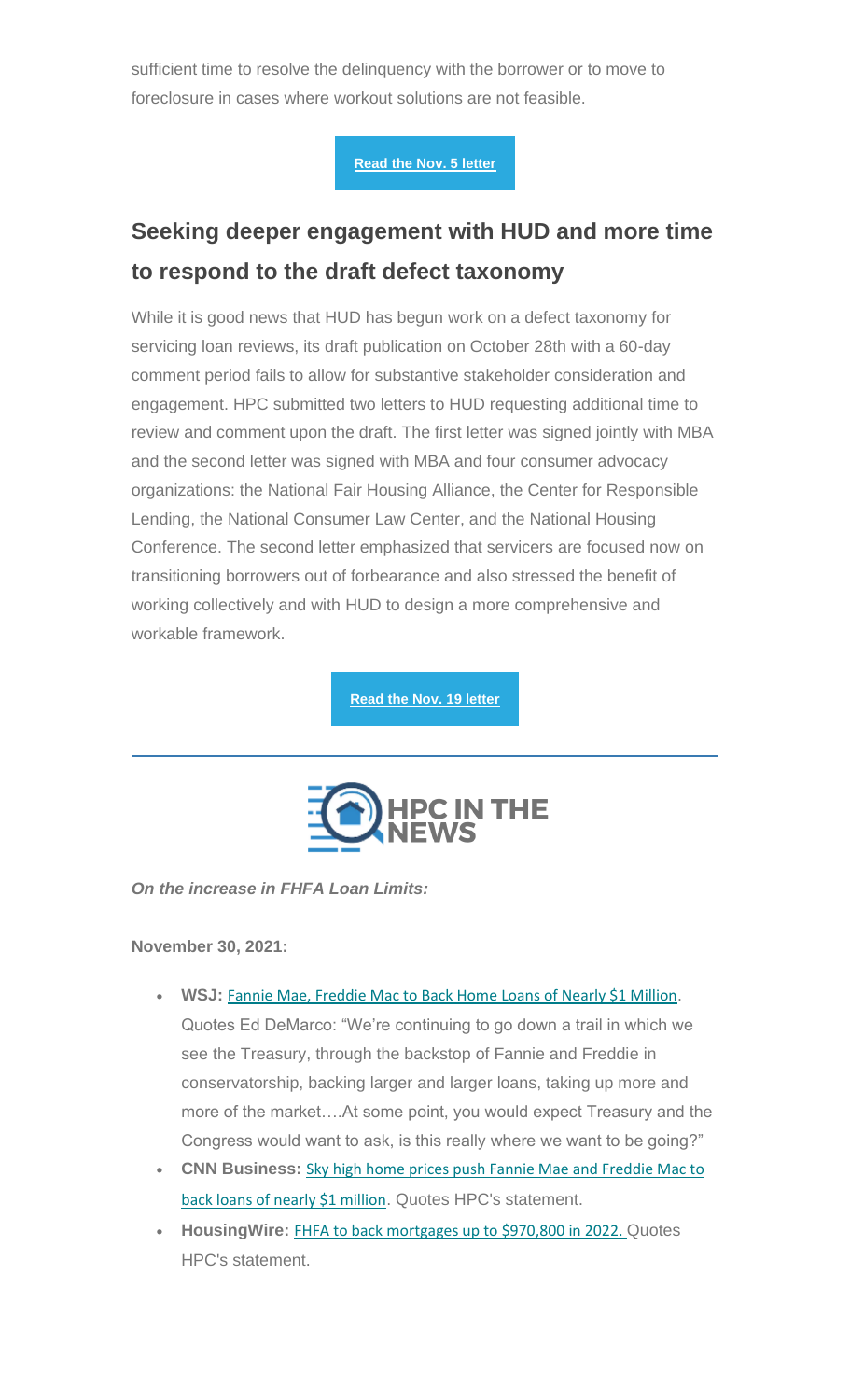• **Inman:** [Record increase in Fannie, Freddie loan limits fuels debate](https://nam12.safelinks.protection.outlook.com/?url=https%3A%2F%2Fhousingpolicycouncil.us4.list-manage.com%2Ftrack%2Fclick%3Fu%3D5140623077e4523696cc45400%26id%3D053ddf92d4%26e%3Dc1f6e13f3b&data=04%7C01%7CChris.Monaco%40housingpolicycouncil.org%7C94ca8f59e0cc4d77a2fd08d9ba4670ab%7Ca05a64bbd6ba4776b9825a9e6644ad76%7C1%7C0%7C637745635026766591%7CUnknown%7CTWFpbGZsb3d8eyJWIjoiMC4wLjAwMDAiLCJQIjoiV2luMzIiLCJBTiI6Ik1haWwiLCJXVCI6Mn0%3D%7C3000&sdata=CGso7ce5MjvVS3II9x6AoLgODrg6iSXwCjO%2BQFuZ4mQ%3D&reserved=0). Quotes HPC's statement.

**November 26, 2021, Scripps National News:** [Maximum size of mortgage loans](https://nam12.safelinks.protection.outlook.com/?url=https%3A%2F%2Fhousingpolicycouncil.us4.list-manage.com%2Ftrack%2Fclick%3Fu%3D5140623077e4523696cc45400%26id%3D2a6612f65b%26e%3Dc1f6e13f3b&data=04%7C01%7CChris.Monaco%40housingpolicycouncil.org%7C94ca8f59e0cc4d77a2fd08d9ba4670ab%7Ca05a64bbd6ba4776b9825a9e6644ad76%7C1%7C0%7C637745635026766591%7CUnknown%7CTWFpbGZsb3d8eyJWIjoiMC4wLjAwMDAiLCJQIjoiV2luMzIiLCJBTiI6Ik1haWwiLCJXVCI6Mn0%3D%7C3000&sdata=489KVOXEsD%2BxbwbILr8tWLAnzX5FthLgDLObBx%2Fe7nI%3D&reserved=0)  [government will back increasing after big increase in home prices](https://nam12.safelinks.protection.outlook.com/?url=https%3A%2F%2Fhousingpolicycouncil.us4.list-manage.com%2Ftrack%2Fclick%3Fu%3D5140623077e4523696cc45400%26id%3D2a6612f65b%26e%3Dc1f6e13f3b&data=04%7C01%7CChris.Monaco%40housingpolicycouncil.org%7C94ca8f59e0cc4d77a2fd08d9ba4670ab%7Ca05a64bbd6ba4776b9825a9e6644ad76%7C1%7C0%7C637745635026766591%7CUnknown%7CTWFpbGZsb3d8eyJWIjoiMC4wLjAwMDAiLCJQIjoiV2luMzIiLCJBTiI6Ik1haWwiLCJXVCI6Mn0%3D%7C3000&sdata=489KVOXEsD%2BxbwbILr8tWLAnzX5FthLgDLObBx%2Fe7nI%3D&reserved=0). Television interview with Ed DeMarco (distributed to local television stations throughout the country) explaining that the anticipated loan limit increase should motivate Treasury, the White House, and Congress to talk about the appropriate role of government in the mortgage market.

**November 17, 2021, CNN Business:** [Sky high home prices may push Fannie Mae](https://nam12.safelinks.protection.outlook.com/?url=https%3A%2F%2Fhousingpolicycouncil.us4.list-manage.com%2Ftrack%2Fclick%3Fu%3D5140623077e4523696cc45400%26id%3De3b2210755%26e%3Dc1f6e13f3b&data=04%7C01%7CChris.Monaco%40housingpolicycouncil.org%7C94ca8f59e0cc4d77a2fd08d9ba4670ab%7Ca05a64bbd6ba4776b9825a9e6644ad76%7C1%7C0%7C637745635026766591%7CUnknown%7CTWFpbGZsb3d8eyJWIjoiMC4wLjAwMDAiLCJQIjoiV2luMzIiLCJBTiI6Ik1haWwiLCJXVCI6Mn0%3D%7C3000&sdata=wj3%2Byld6Zne4vPL1tlaBrgDSpdQSmuyir8DTpNZ%2FSN0%3D&reserved=0)  [and Freddie Mac to back loans of nearly \\$1 million](https://nam12.safelinks.protection.outlook.com/?url=https%3A%2F%2Fhousingpolicycouncil.us4.list-manage.com%2Ftrack%2Fclick%3Fu%3D5140623077e4523696cc45400%26id%3De3b2210755%26e%3Dc1f6e13f3b&data=04%7C01%7CChris.Monaco%40housingpolicycouncil.org%7C94ca8f59e0cc4d77a2fd08d9ba4670ab%7Ca05a64bbd6ba4776b9825a9e6644ad76%7C1%7C0%7C637745635026766591%7CUnknown%7CTWFpbGZsb3d8eyJWIjoiMC4wLjAwMDAiLCJQIjoiV2luMzIiLCJBTiI6Ik1haWwiLCJXVCI6Mn0%3D%7C3000&sdata=wj3%2Byld6Zne4vPL1tlaBrgDSpdQSmuyir8DTpNZ%2FSN0%3D&reserved=0). Quotes HPC's statement.

**November 16, 2021, The Wall Street Journal:** [Fannie Mae, Freddie Mac to Back](https://nam12.safelinks.protection.outlook.com/?url=https%3A%2F%2Fhousingpolicycouncil.us4.list-manage.com%2Ftrack%2Fclick%3Fu%3D5140623077e4523696cc45400%26id%3Db6d1a666ad%26e%3Dc1f6e13f3b&data=04%7C01%7CChris.Monaco%40housingpolicycouncil.org%7C94ca8f59e0cc4d77a2fd08d9ba4670ab%7Ca05a64bbd6ba4776b9825a9e6644ad76%7C1%7C0%7C637745635026766591%7CUnknown%7CTWFpbGZsb3d8eyJWIjoiMC4wLjAwMDAiLCJQIjoiV2luMzIiLCJBTiI6Ik1haWwiLCJXVCI6Mn0%3D%7C3000&sdata=kbZ7N5mCy%2FKi7RjL7B1%2FhcnXLCaF8En89FLHyvHjWF4%3D&reserved=0)  [Home Loans of Nearly \\$1 Million as Prices Soar](https://nam12.safelinks.protection.outlook.com/?url=https%3A%2F%2Fhousingpolicycouncil.us4.list-manage.com%2Ftrack%2Fclick%3Fu%3D5140623077e4523696cc45400%26id%3Db6d1a666ad%26e%3Dc1f6e13f3b&data=04%7C01%7CChris.Monaco%40housingpolicycouncil.org%7C94ca8f59e0cc4d77a2fd08d9ba4670ab%7Ca05a64bbd6ba4776b9825a9e6644ad76%7C1%7C0%7C637745635026766591%7CUnknown%7CTWFpbGZsb3d8eyJWIjoiMC4wLjAwMDAiLCJQIjoiV2luMzIiLCJBTiI6Ik1haWwiLCJXVCI6Mn0%3D%7C3000&sdata=kbZ7N5mCy%2FKi7RjL7B1%2FhcnXLCaF8En89FLHyvHjWF4%3D&reserved=0). Quotes Ed DeMarco.

#### *On FHA's draft defect taxonomy:*

- **November 22, 2021, National Mortgage News:** HPC calls to [extend FHA's](https://nam12.safelinks.protection.outlook.com/?url=https%3A%2F%2Fhousingpolicycouncil.us4.list-manage.com%2Ftrack%2Fclick%3Fu%3D5140623077e4523696cc45400%26id%3Dfa615344f7%26e%3Dc1f6e13f3b&data=04%7C01%7CChris.Monaco%40housingpolicycouncil.org%7C94ca8f59e0cc4d77a2fd08d9ba4670ab%7Ca05a64bbd6ba4776b9825a9e6644ad76%7C1%7C0%7C637745635026766591%7CUnknown%7CTWFpbGZsb3d8eyJWIjoiMC4wLjAwMDAiLCJQIjoiV2luMzIiLCJBTiI6Ik1haWwiLCJXVCI6Mn0%3D%7C3000&sdata=FBoNJtpfbREARZtSEMZvQKQMZNiayCaeVfjh26Ttjgg%3D&reserved=0)  [servicing defect taxonomy comment period](https://nam12.safelinks.protection.outlook.com/?url=https%3A%2F%2Fhousingpolicycouncil.us4.list-manage.com%2Ftrack%2Fclick%3Fu%3D5140623077e4523696cc45400%26id%3Dfa615344f7%26e%3Dc1f6e13f3b&data=04%7C01%7CChris.Monaco%40housingpolicycouncil.org%7C94ca8f59e0cc4d77a2fd08d9ba4670ab%7Ca05a64bbd6ba4776b9825a9e6644ad76%7C1%7C0%7C637745635026766591%7CUnknown%7CTWFpbGZsb3d8eyJWIjoiMC4wLjAwMDAiLCJQIjoiV2luMzIiLCJBTiI6Ik1haWwiLCJXVCI6Mn0%3D%7C3000&sdata=FBoNJtpfbREARZtSEMZvQKQMZNiayCaeVfjh26Ttjgg%3D&reserved=0). In a new letter, the Housing Policy Council and four consumer advocacy groups pressed for federal officials to respond to earlier pleas calling for a longer-term comment period and more dialog on a draft servicing taxonomy for government loans.
- **November 17, 2021, HousingWire:** [Draft defect taxonomy could have](https://nam12.safelinks.protection.outlook.com/?url=https%3A%2F%2Fhousingpolicycouncil.us4.list-manage.com%2Ftrack%2Fclick%3Fu%3D5140623077e4523696cc45400%26id%3De7b78bcbb2%26e%3Dc1f6e13f3b&data=04%7C01%7CChris.Monaco%40housingpolicycouncil.org%7C94ca8f59e0cc4d77a2fd08d9ba4670ab%7Ca05a64bbd6ba4776b9825a9e6644ad76%7C1%7C0%7C637745635026766591%7CUnknown%7CTWFpbGZsb3d8eyJWIjoiMC4wLjAwMDAiLCJQIjoiV2luMzIiLCJBTiI6Ik1haWwiLCJXVCI6Mn0%3D%7C3000&sdata=L7DdhezNRsX5TRVKJMQA7Rqd1Jbcm6EGNrJUqKFH314%3D&reserved=0)  ["chilling effect" on FHA market](https://nam12.safelinks.protection.outlook.com/?url=https%3A%2F%2Fhousingpolicycouncil.us4.list-manage.com%2Ftrack%2Fclick%3Fu%3D5140623077e4523696cc45400%26id%3De7b78bcbb2%26e%3Dc1f6e13f3b&data=04%7C01%7CChris.Monaco%40housingpolicycouncil.org%7C94ca8f59e0cc4d77a2fd08d9ba4670ab%7Ca05a64bbd6ba4776b9825a9e6644ad76%7C1%7C0%7C637745635026766591%7CUnknown%7CTWFpbGZsb3d8eyJWIjoiMC4wLjAwMDAiLCJQIjoiV2luMzIiLCJBTiI6Ik1haWwiLCJXVCI6Mn0%3D%7C3000&sdata=L7DdhezNRsX5TRVKJMQA7Rqd1Jbcm6EGNrJUqKFH314%3D&reserved=0). Quotes Meg Burns: "I think [HUD] would like for this to be the kind of document that would serve as a compliance roadmap that would indicate what is important," said Burns. "Unfortunately, it lacks the detail necessary to serve that purpose."

#### *On FHA's Actuarial report and maintenance of MIP levels:*

- **November 19, 2021**, **Inside Mortgage Finance:** [Despite Strong MMIF,](https://nam12.safelinks.protection.outlook.com/?url=https%3A%2F%2Fhousingpolicycouncil.us4.list-manage.com%2Ftrack%2Fclick%3Fu%3D5140623077e4523696cc45400%26id%3D277818c13e%26e%3Dc1f6e13f3b&data=04%7C01%7CChris.Monaco%40housingpolicycouncil.org%7C94ca8f59e0cc4d77a2fd08d9ba4670ab%7Ca05a64bbd6ba4776b9825a9e6644ad76%7C1%7C0%7C637745635026766591%7CUnknown%7CTWFpbGZsb3d8eyJWIjoiMC4wLjAwMDAiLCJQIjoiV2luMzIiLCJBTiI6Ik1haWwiLCJXVCI6Mn0%3D%7C3000&sdata=UFnWqFzbqHKJntBEAfEpg5ZXSyIrEBo05aVCqJ%2BsC%2Fg%3D&reserved=0)  [FHA Holds Off Lowering Premiums](https://nam12.safelinks.protection.outlook.com/?url=https%3A%2F%2Fhousingpolicycouncil.us4.list-manage.com%2Ftrack%2Fclick%3Fu%3D5140623077e4523696cc45400%26id%3D277818c13e%26e%3Dc1f6e13f3b&data=04%7C01%7CChris.Monaco%40housingpolicycouncil.org%7C94ca8f59e0cc4d77a2fd08d9ba4670ab%7Ca05a64bbd6ba4776b9825a9e6644ad76%7C1%7C0%7C637745635026766591%7CUnknown%7CTWFpbGZsb3d8eyJWIjoiMC4wLjAwMDAiLCJQIjoiV2luMzIiLCJBTiI6Ik1haWwiLCJXVCI6Mn0%3D%7C3000&sdata=UFnWqFzbqHKJntBEAfEpg5ZXSyIrEBo05aVCqJ%2BsC%2Fg%3D&reserved=0). Meg Burns applauded FHA's cautious approach saying that because FHA is the product of choice in a market when conditions are declining, FHA needs to be "much more careful in those times," so it can bolster the overall lending market in times of crisis.
- **November 15, 2021:**
	- o **American Banker:** [Flush with capital, FHA resists calls to cut](https://nam12.safelinks.protection.outlook.com/?url=https%3A%2F%2Fhousingpolicycouncil.us4.list-manage.com%2Ftrack%2Fclick%3Fu%3D5140623077e4523696cc45400%26id%3D4581a2c7cf%26e%3Dc1f6e13f3b&data=04%7C01%7CChris.Monaco%40housingpolicycouncil.org%7C94ca8f59e0cc4d77a2fd08d9ba4670ab%7Ca05a64bbd6ba4776b9825a9e6644ad76%7C1%7C0%7C637745635026922894%7CUnknown%7CTWFpbGZsb3d8eyJWIjoiMC4wLjAwMDAiLCJQIjoiV2luMzIiLCJBTiI6Ik1haWwiLCJXVCI6Mn0%3D%7C3000&sdata=1EHYpZNPkVj7fcNA7nFVRuquxKCvDAFj1J6%2BScZcpEE%3D&reserved=0)  [insurance premiums](https://nam12.safelinks.protection.outlook.com/?url=https%3A%2F%2Fhousingpolicycouncil.us4.list-manage.com%2Ftrack%2Fclick%3Fu%3D5140623077e4523696cc45400%26id%3D4581a2c7cf%26e%3Dc1f6e13f3b&data=04%7C01%7CChris.Monaco%40housingpolicycouncil.org%7C94ca8f59e0cc4d77a2fd08d9ba4670ab%7Ca05a64bbd6ba4776b9825a9e6644ad76%7C1%7C0%7C637745635026922894%7CUnknown%7CTWFpbGZsb3d8eyJWIjoiMC4wLjAwMDAiLCJQIjoiV2luMzIiLCJBTiI6Ik1haWwiLCJXVCI6Mn0%3D%7C3000&sdata=1EHYpZNPkVj7fcNA7nFVRuquxKCvDAFj1J6%2BScZcpEE%3D&reserved=0). The Housing Policy Council commended the decision to hold off on cutting premiums until "more is known" about the status of the FHA's seriously delinquent loans.